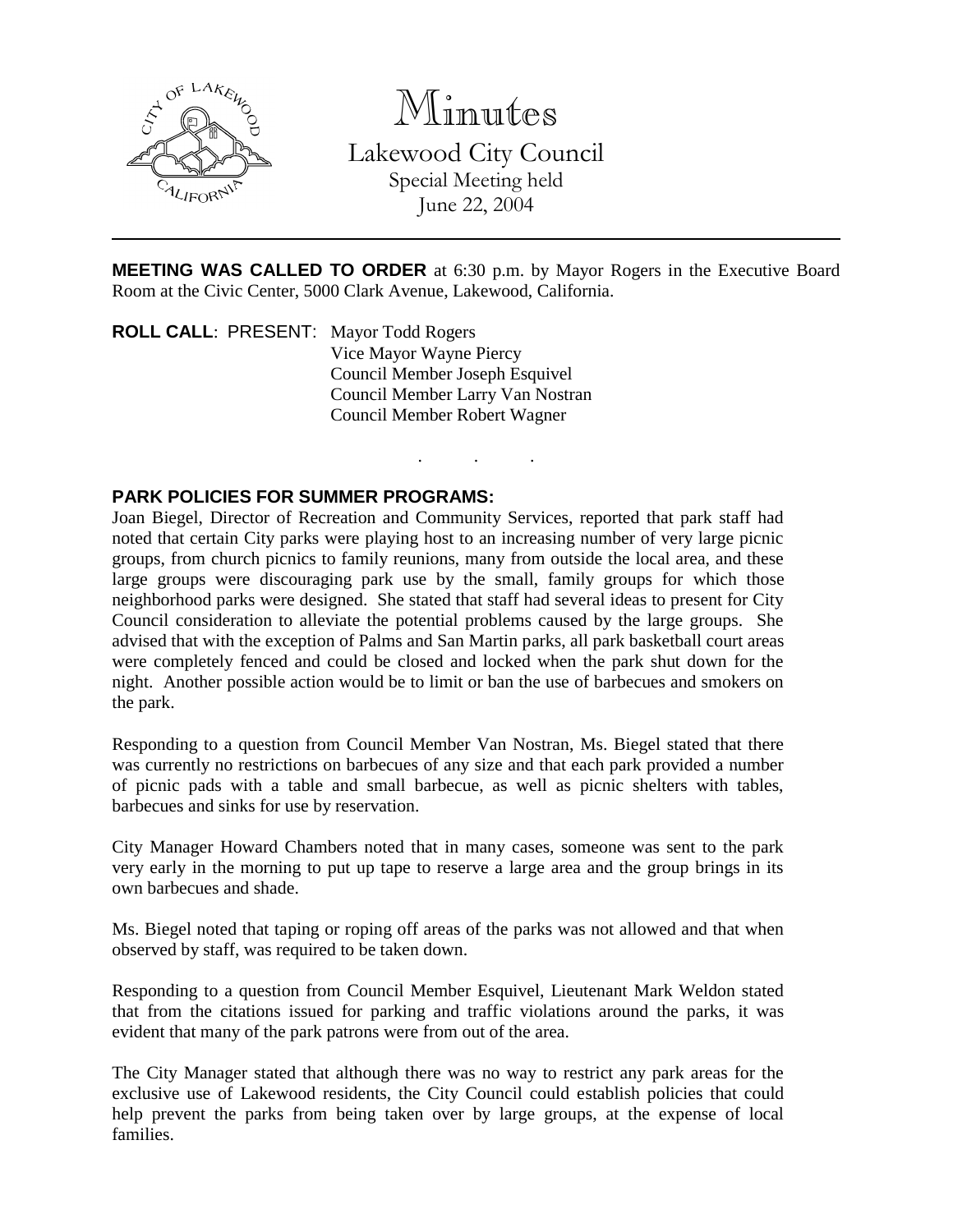City Council Minutes June 22, 2004 Page 2

# **PARK POLICIES FOR SUMMER PROGRAMS** - Continued

Ms. Biegel noted that some area cities required any group of 25 or more to have a permit, but that such a policy would be difficult for park staff to enforce.

Council Member Van Nostran suggested sponsoring events similar to the successful Lakewood residents family swim nights at the community pools.

Ms. Biegel confirmed for Mayor Rogers that the picnic shelter areas were usually booked well in advance.

Vice Mayor Piercy inquired about the magnitude of the problem. Ms. Biegel stated that at this time it was a major issue at two of the City's parks. Deputy City Manager Sandi Ruyle stated that it became a law enforcement concern for the reason that overcrowding at the parks had the potential to cause conflicts over space.

Council Member Wagner expressed concern about losing the community-based nature of the parks to large, outside groups and suggested confining large groups to the picnic shelter areas.

Mayor Rogers inquired about requiring a security deposit for large groups or limiting barbecues allowed on the parks. Ms. Biegel responded by stating that there were cities that charged a per-hour fee for security and clean up, but that each city contacted addressed the problem in different ways.

Vice Mayor Piercy questioned whether there was any merit in establishing individualized rules for specific parks with problems. Lieutenant Weldon expressed the concern that by customized rules for individual parks you may alleviate the problem at one park at the expense of others in the City.

The Recreation and Community Services Director stated that flyers are distributed at all City parks listing the rules and regulations for use of park areas. Council Member Van Nostran suggested the flyer be modified to make the language stronger.

The Deputy City Manager stated that the major problems with large groups were the parking and traffic problems around the parks and the hazards caused by moving large barbecues, often with hot coals, on and off the park grounds.

Council Member Van Nostran stated he would be in favor of banning barbecues of all sizes from City parks and that signage could be posted advising of this new policy.

The City Manager stated it would be advisable to provide a grace period for notification before any such policy was enforced.

The Recreation and Community Services Director advised that when contacted about their procedures, the City of Carson had advised that they changed their park policies and had experienced no more major problems after a three-year phase-in period.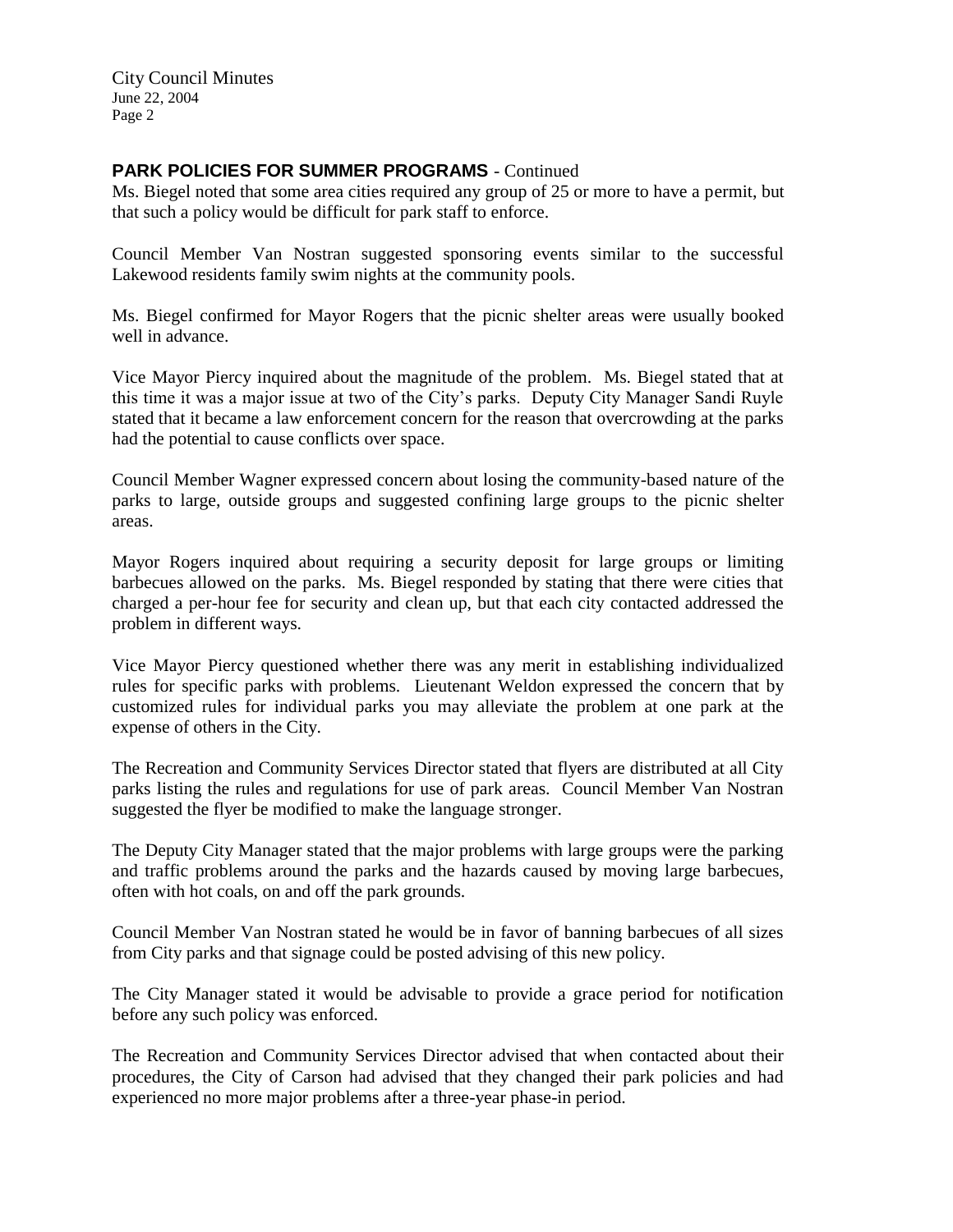City Council Minutes June 22, 2004 Page 3

### **PARK POLICIES FOR SUMMER PROGRAMS** - Continued

Mayor Rogers noted that limiting or banning barbecues would automatically control the size of many groups.

Council Member Van Nostran suggested a program for residents to reserve picnic pads as well as the picnic shelters and establish resident and non-resident fees for the use.

VICE MAYOR PIERCY MOVED AND COUNCIL MEMBER VAN NOSTRAN SECONDED TO RECOMMEND THE RECREATION AND COMMUNITY SERVICES COMMISSION CONSIDER DOING AWAY WITH ALL OUTSIDE BARBECUES ON THE PARKS IN LAKEWOOD

City Attorney John S. Todd advised that if the City Council wished to restrict the use of barbecues and post a sign stating such, that an ordinance should be prepared. He also noted that tent and canopies could be added to the ordinance at the Council's discretion.

Vice Mayor Piercy and Council Member Van Nostran withdrew the motion and second.

Mayor Rogers suggested the City Council proceed with an ordinance to ban outside barbecues and recommend the Recreation and Community Services Commission study other mitigation measures and bring recommendations back to the City Council.

The Deputy City Manager noted that some cities have portable barbecues at the parks which can be issued.

Vice Mayor Piercy stated he would rather add more picnic pads to meet the demand for **barbecues** 

Mayor Rogers stated he had reservations about adding tents and canopies to the proposed urgency ordinance at this time.

MAYOR ROGERS MOVED AND VICE MAYOR PIERCY SECONDED TO DIRECT THE CITY ATTORNEY TO PREPARE AN ORDINANCE TO PROHIBIT THE USE OF OUTSIDE BARBECUES ON CITY PARKS AND TO REFER THE MATTER OF OTHER MITIGATIONS TO THE RECREATION AND COMMUNITY SERVICES COMMISSION FOR STUDY AND RECOMMENDATION. UPON ROLL CALL VOTE, THE MOTION WAS APPROVED:

AYES: COUNCIL MEMBERS: Wagner, Esquivel, Piercy, Van Nostran and Rogers NAYS: COUNCIL MEMBERS: None

The City Manager advised that in the interim, before an urgency ordinance could be prepared and adopted, the City Council could elect to add a provision about barbecues to the park rules as a matter of policy. This would give staff the opportunity begin providing notice to groups using the parks of the upcoming policy change and to post signs regarding the change.